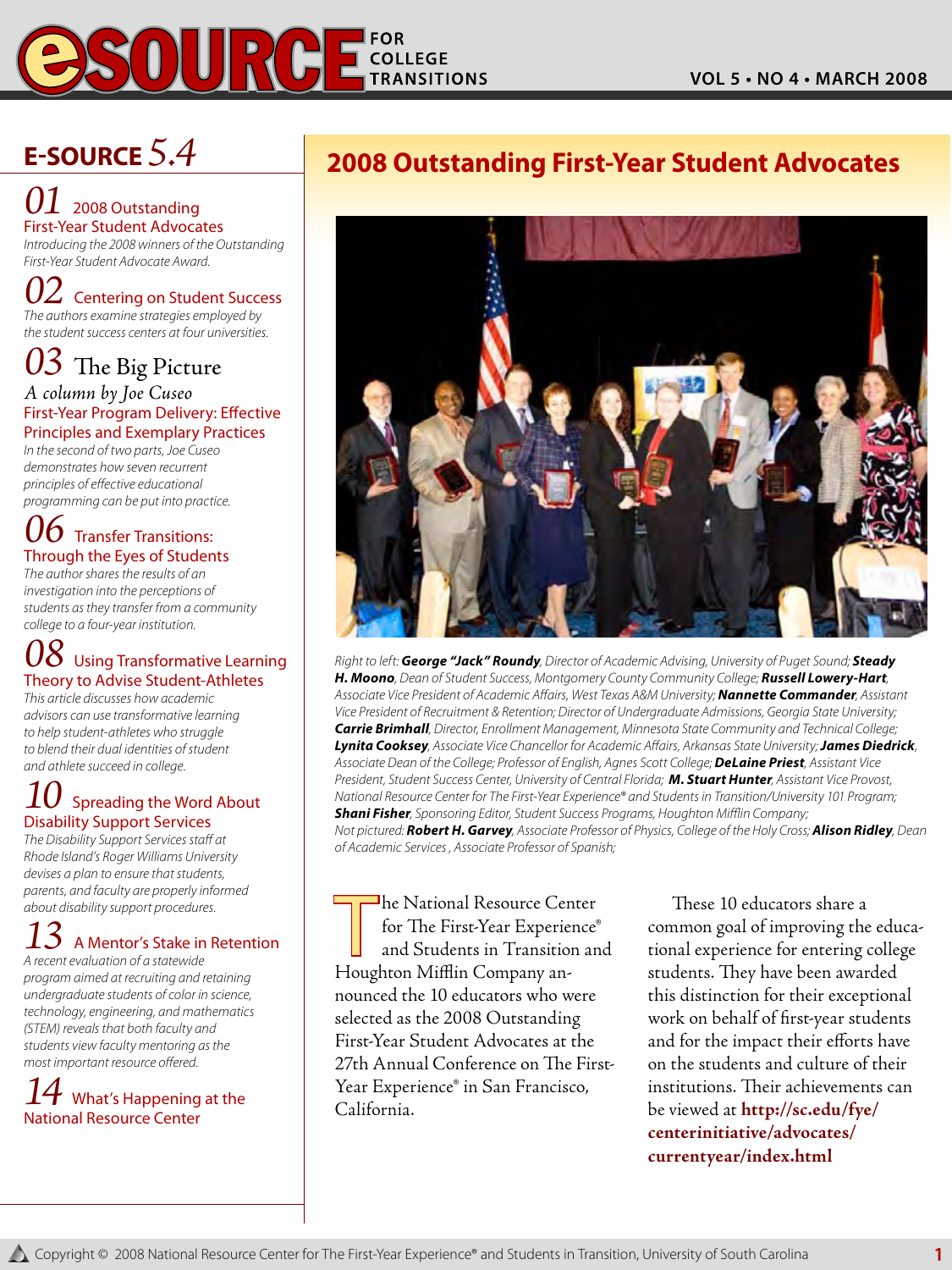

### **Centering on Student Success**

Sudent success is an important<br>Socus for institutions of higher<br>ducation. Historically, this<br>focus has targeted students' academic I tudent success is an important focus for institutions of higher education. Historically, this success, but in recent years, a new onestop shop has emerged. Often called student success centers (SSC), these offices provide a variety of services including academic support services, counseling, and mentoring—under one umbrella to aid student learning, achievement, and success in and out of the classroom.

Recently, the National Resource Center informally surveyed 79 institutions about student success centers on their campuses. Of those respondents, 94.9% reported the existence of a student success center. These centers are often referred to by a variety of names, including learning centers and academic success centers. Survey data also show that these centers are relatively recent additions to higher education. While

### Dana Fish

*Graduate Assistant for Associate Director*

### Jonathan Romm

*Graduate Assistant for Research National Resource Center for The First-Year Experience® and Students in Transition University of South Carolina*

the philosophies, individual units, and separate departments that make up student success centers have been around for almost half a century, nearly 60% of survey respondents said their centers have opened since 1990. Thirty-one percent said their centers were established within the last seven years. In spring 2008, the National Resource Center plans to conduct a formal survey on student success centers and what they contribute to students' academic, emotional, and social transitions in college.

Among the respondents of the initial e-mail survey, the student success centers at four universities—



*Students working during a Supplemental Instruction session at the University of South Carolina's*  **Student Success Center.** Subset of the Success Center. See SUCCESS, p. 5



*A tutor works one-on-one with a student at the University of South Carolina's Student Success Center.*

Creighton University (Nebraska), Baylor University (Texas), Mount Olive College (North Carolina), and West Texas A&M University—are notable for employing one or more of the following strategies: (a) focusing on retention and persistence, (b) maintaining a collaborative organizational structure, (c) encouraging faculty involvement, and (d) centering on assessment.

### **Focusing on Retention and Persistence**

Creighton University's Office of Student Success (OSS) was formally established in spring 2007 to focus institutional efforts on increasing student retention and persistence rates. Providing a variety of services from one convenient location allows for a better focus on students' holistic development. The three-handed approach, which involves aiding students in their academic, educational, and social success, helps students become connected to the institution and helps improve student retention and persistence.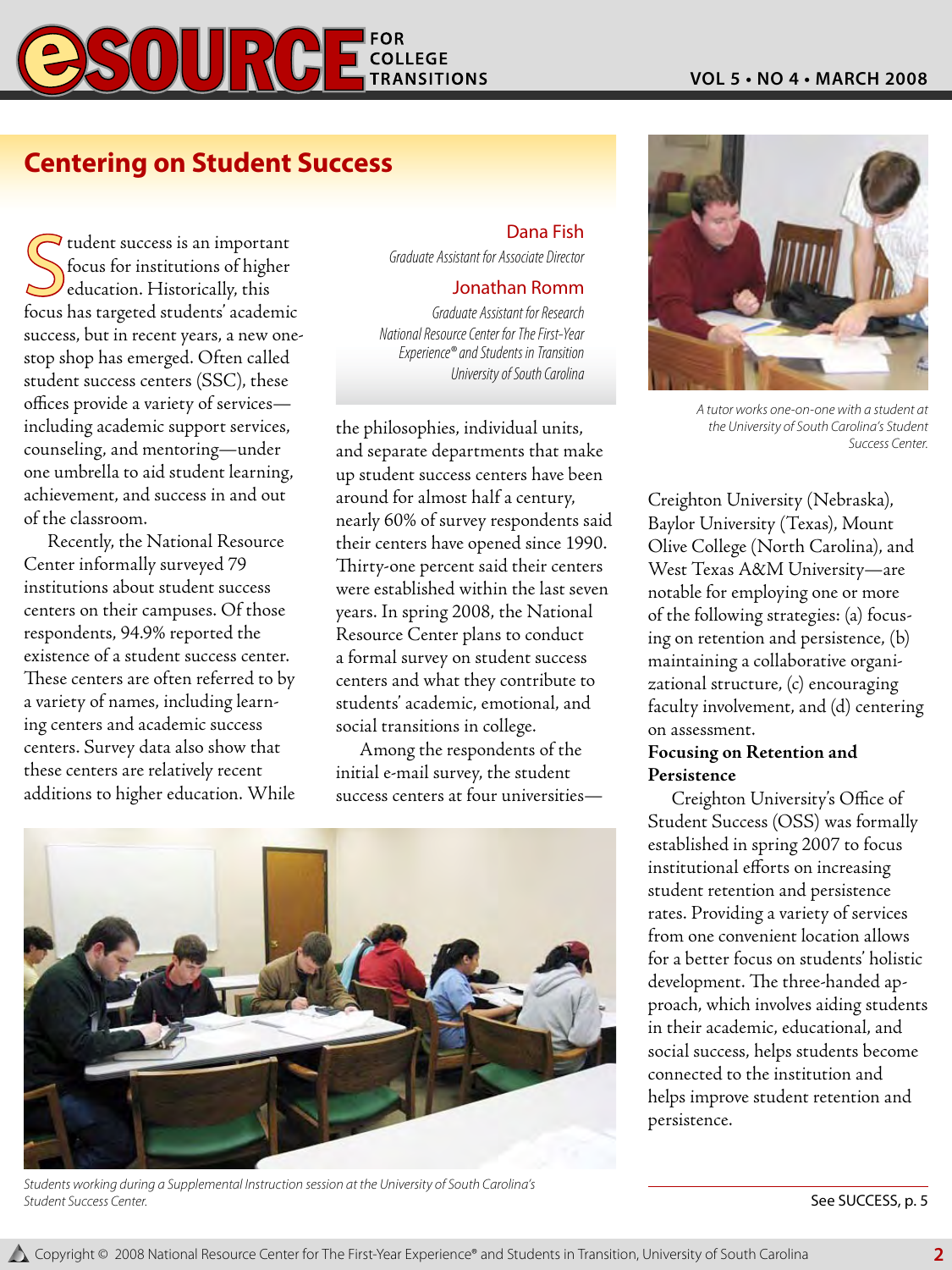



# The Big Picture students con-<br>student such as the student union and<br>student residences (e.g., living-learning

### Joe Cuseo

*Associate Professor, Psychology; Director, Freshman Seminar Marymount College, Rancho Palos Verdes, CA*

### **First-Year Program Delivery: Effective Principles and Exemplary Practices**

In the previous edition of this<br>column, seven principles of power-<br>ful program delivery were defined<br>and documented with supporting n the previous edition of this column, seven principles of powerand documented with supporting research. This column attempts to illustrate and demonstrate how these principles of effective program delivery may be converted into practice. **Principles of Effective Program** 

## **Delivery**

*1. Intentional (Purposeful).* Effective programs are intentionally studentcentered and deliberately designed to promote student success. They are characterized by a conscious and conscientious attempt to implement research-based principles that have been empirically associated with positive student outcomes. Intentional programming implements one or more of the well-supported principles of student success described in previous issues of this column (i.e., it promotes students' personal validation, selfefficacy, sense of meaning or purpose, active involvement or engagement, social integration, personal reflection, and self-awareness). Colleges and universities were not originally designed and organized with these researchbased principles of student success in mind. The emergence of first-year programs could be seen as an attempt to intentionally redesign undergraduate education as a more student-centered and success-promoting experience. *2. Proactive.* Effective programming takes early and preventative action to address students' educational needs and adjustment issues—intercepting potential problems before they require reactive intervention. First-year practices that successfully implement this principle include: (a) summertransition programs (e.g., summer bridge, common reading), (b) preorientation contact (e.g., from a peer leader or academic advisor), (c) early-alert systems, and (d) first-year seminars. Kuh, Kinzie, Schuh, Whitt, & Associates (2005) identified characteristics of institutions with higher-than-predicted graduation rates and reported that they are "especially good at effectively front-loading multiple resources to help students learn what it takes to succeed" (p. 268).

*3. Intrusive.* Effective programming reaches out to students, delivering support to them, rather than passively waiting and hoping that they will seek it out on their own. Practices that implement this principle include (a) delivering support programs and

gregate, such as the student union and student residences (e.g., living-learning centers and residential learning communities), (b) infusing support services directly into the classroom (e.g., through Supplemental Instruction and course-integrated library instruction), (c) requiring advisor contact as a prerequisite for course registration, and (d) requiring students to use support services (e.g., course assignment in the first-year seminar). Rather than relying on student self-selection and allowing some students to "fall through the cracks," a program that is intrusive is inclusive—it includes all new students and ensures that all of them experience the program's benefits. Gardner (2003) contends that "we are very reluctant to use the authority we have to compel students to do some of the things we know are better for them if only they will do them. A best practice would be to mandate participation in more of these interventions" (p. 12). *4. Diversified.* Effective programming is customized to meet the distinctive needs of students from different subpopulations and at different stages of the college experience. Diversified program delivery exhibits flexibility that accommodates diverse student groups, such as (a) commuter students—e.g., keeping commuters in the information loop via commuter message boards, newsletters, hot lines, or web pages; (b) undecided students—e.g., giving them an advising home akin to an academic department for declared students; and (c) transfer students—e.g., providing them with a transfer-student orientation program rather than lumping them indiscriminately into orientation programs designed for students transitioning from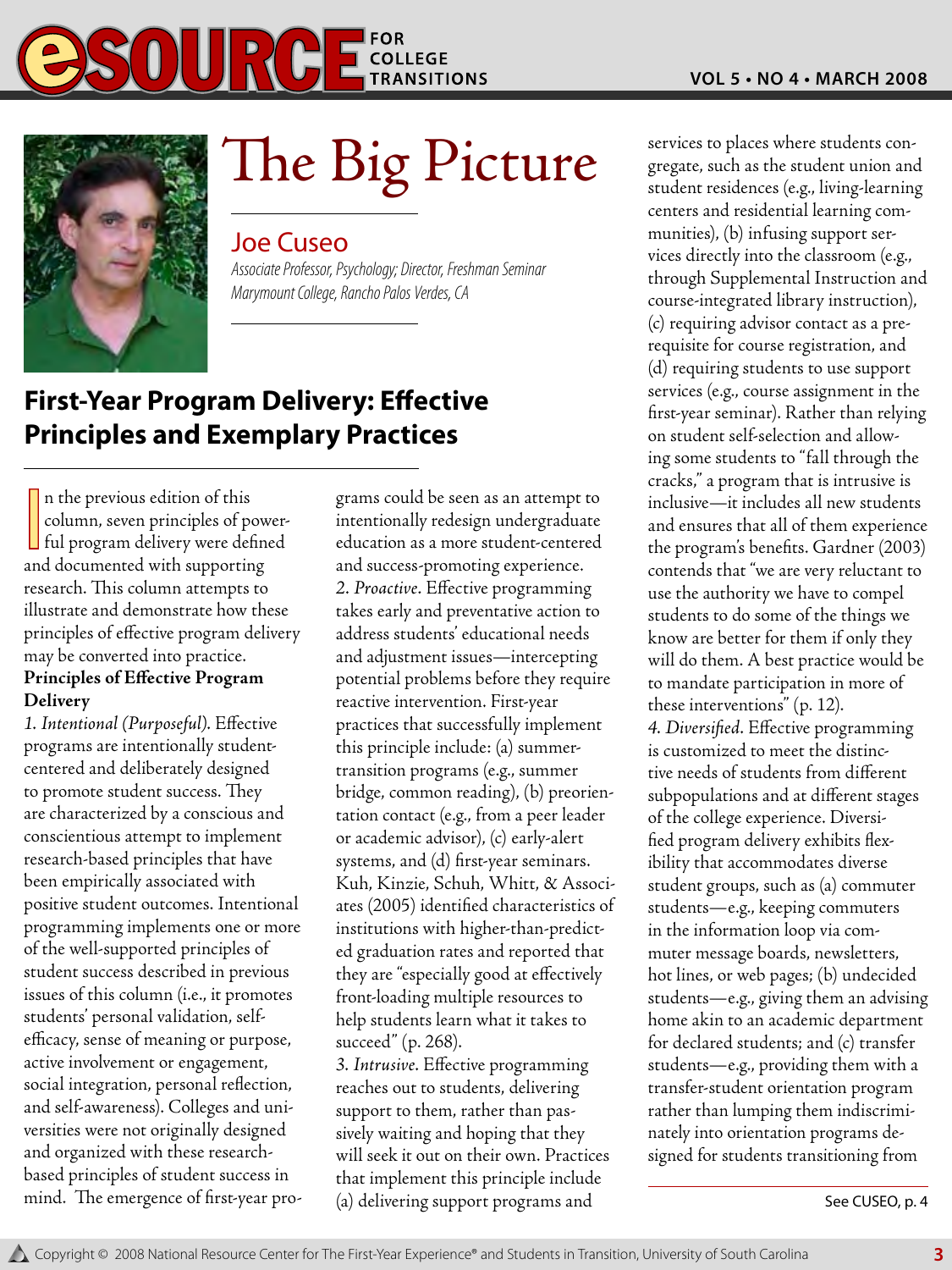

### **CUSEO** Cont. from p. 3

high school. Diversified programming also customizes support for students at different stages of their first-year experience, sequentially addressing the new-student transition (a) into college—e.g., convocation, (b) through the first term—e.g., first-year seminar, and (c) throughout the first year—e.g., endof-year awards ceremonies or rituals. *5. Collaborative.* Effective programming involves cooperative partnerships among different organizational units of the college that work interdependently in a complementary, coordinated, and cohesive fashion. Successful support programs are distinguished by cross-functional relationships that involve collaboration between (a) faculty and academic-support specialists—e.g., early-alert systems and course-integrated learning assistance programs; (b) academic and student affairs professionals—e.g., jointly conducted orientation-and-convocation programs and living-learning centers; (c) colleges and schools—e.g., coordinated summer bridge and high school outreach programs; and (d) different members of the college community e.g., faculty, staff, and student representation on key campus committees. Rather than engaging in "turf wars," collaborative programs combine to form a comprehensive network of complementary initiatives that generate synergy and eliminate redundancy. At institutions with higher-thanpredicted graduation rates, considerable synergy existed across programs: "The sum of their collective impact on student performance was greater than the influence of any single practice" (Kuh et al., 2005, p. 284). *6. Centralized.* Effective programming occupies a central place in the college's organizational structure, giving it the capacity to exert pervasive and systemic effects. Effective programs are situated "front and center," i.e., they are highly visible and centrally positioned. For instance, a three-unit firstyear seminar offered as a "core" course in the general education curriculum is more visible and central than a one-unit seminar offered for elective credit. As Kuh (2005) argues, "If we believe something is important, the curriculum should feature it and we should require students to experience it" (p. 102). Centralization also serves to promote the durability and long-tem "institutionalization" of the program. In contrast, first-year seminars that are add-ons and loosely coupled to the curriculum are less likely to survive (Barefoot, 2000).

*7. Empirical (Evidentiary).* Effective programming is supported and driven by assessment data that are used to "sum up" and prove the program's overall impact and to "shape up" and continuously improve the program. Empirically driven programs assess diverse student outcomes, including (a) affective outcomes—e.g., student perceptions of program effectiveness and self-reported impact on personal development; (b) behavioral outcomes e.g., student involvement and retention; and (c) cognitive outcomes—e.g., student gains in knowledge, critical thinking, and self-beliefs. Empirically based programs also disaggregate assessment results to evaluate the program's impact on different student subpopulations.

### **Conclusion**

An in-depth study of state universities with significantly higher-thanexpected graduation rates revealed that "programmatic practices played a very important role on the successful campuses, but it is not just doing the

right things that matter. How those things are done makes all the difference. At the successful campuses, intentional, integrated, collaborative programmatic activity was reported over and over" (American Association of State Colleges & Universities, 2005, p. 4). These findings suggest that promoting student success depends not only putting effective programs into place but also on how they are put into practice. The seven principles of program delivery cited in this article may serve as a rubric for guiding effective delivery of first-year programs and assessing them.

### **References**

- American Association of State Colleges & Universities. (2005). *Student success in state colleges and universities*. Retrieved January 21, 2008, from http://www.aascu. org/GRO/docs.htm
- Barefoot, B. O. (2000, January-February). The first-year experience: Are we making it any better? *About Campus*, *4*, 12-18.
- Gardner, J. N. (2003, September-October). The first year and beyond—Charles Schroeder talks to John Gardner. *About Campus*, *8*, 12.
- Kuh, G. D. (2005). Student engagement in the first year of college. In M. L. Upcraft, J. N. Gardner, B. O. Barefoot, & Associates, *Challenging and supporting the first-year student* (pp. 86- 107). San Francisco: Jossey-Bass.
- Kuh, G. D., Kinzie, J., Schuh, J. H., Whitt, E. J., & Associates (2005). *Student success in college: Creating conditions that matter*. San Francisco: Jossey-Bass.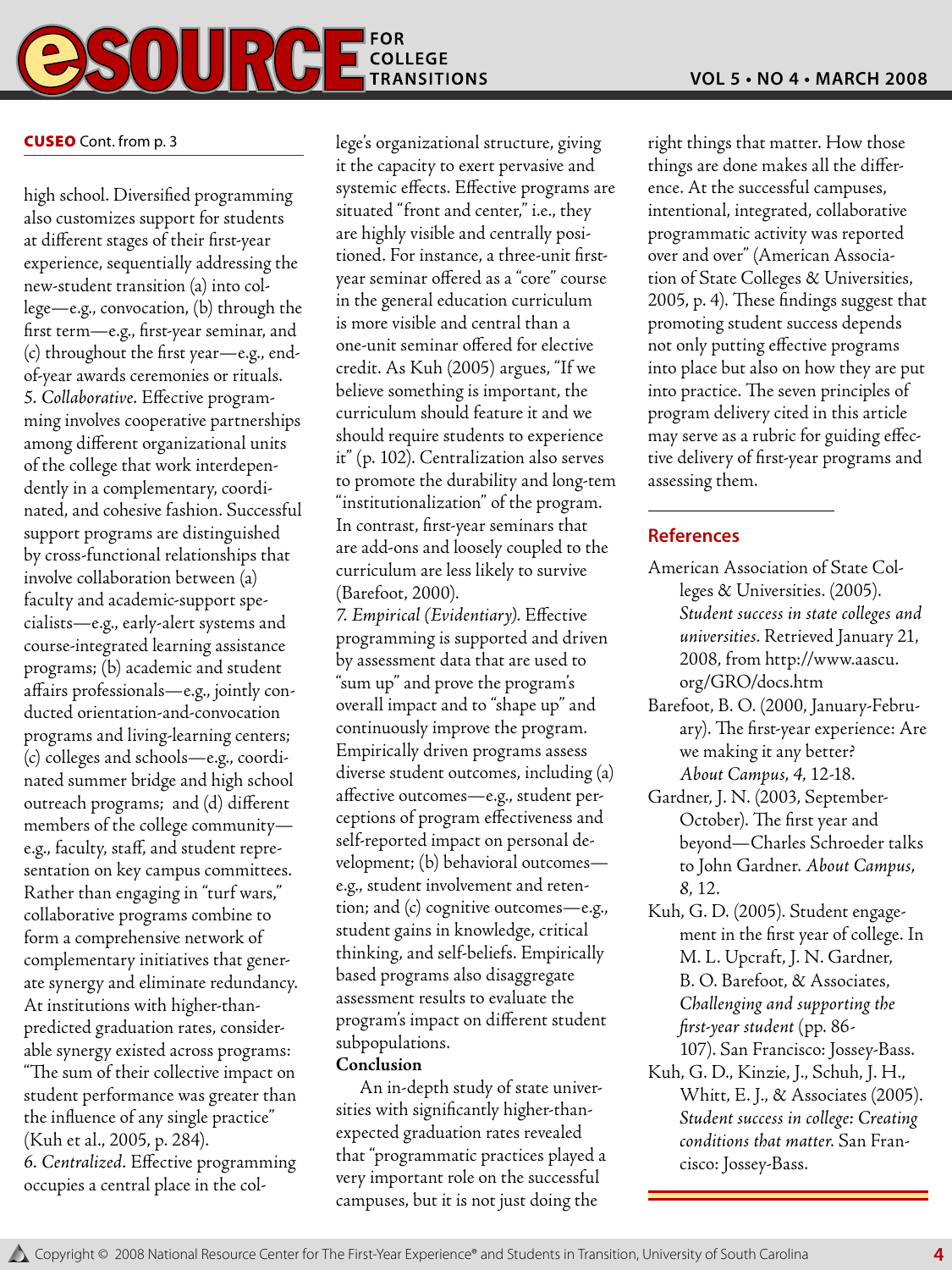

### **SUCCESS** Cont. from p. 2

Similar motivations set the standard for the Paul L. Foster Success Center (FSC) at Baylor University, which seeks to raise retention rates to 93% as part of the Baylor 2012 initiative. Additionally, each of the four institutions' student success centers focus on holistic student development. As Dr. Brandon Miller, assistant vice president of student success at Baylor University, acknowledges, "student success doesn't occur in a vacuum," but instead is the result of a complex process of student activities in and out of the classroom. Thus, attention to promoting success must begin from the moment students arrive on campus.

### **Maintaining Collaborative Organizational Structure**

While Creighton, Baylor, West Texas A&M, and Mount Olive all use a variety of services to assist their students, each center and its staff believe that a key step in institutionalizing student success is bringing together administrators, faculty, peer educators, and students. Perhaps this increased emphasis on collaboration is best illustrated in the institutional organization of student success centers. Findings from the National Resource Center informal survey indicate that, depending on the institution, a student success center can be housed in a variety of locations: academic affairs – 39.7%, student affairs – nearly 29%, enrollment management – 4.1%. This organizational structure enables student success centers to integrate a variety of services already existing at the college or university, not only providing students with a one-stop shop for services, but also encouraging better collaboration and associate vice president for academic state of the Success, p. 12

educational partnerships among the different areas.

At Mount Olive College, the Student Success Center, which includes the Career Center and the Teaching and Learning Center, recently moved from the Professional Studies Office, housed in academic affairs, to the Department of Student Development's Enrichment Office. This strategic relocation allows staff and administrators to collaborate and communicate with the admissions office, financial aid counselors, residential life staff, and other offices across the University.

### **Encouraging Faculty Involvement**

In addition to administrative collaboration, strong relationships with faculty are also an important component of student success centers. Baylor University's Foster Success Center has established a Building Bridges Committee, intended to foster a team dynamic among the Center and other divisions of academic affairs and student life. "By hosting open houses and showing others the important role we all play in students' academic and social success, we hope to encourage partnerships and relationships with departments throughout the university," said Dr. Miller.

Similarly, the Student Success Center at West Texas A&M University has also benefited from collaboration with four full-time faculty and 15 faculty advising fellows, who spend 10 hours a week advising students. These key players bring a unique academic perspective to the services and programs organized within the center, helping to maintain the balance of focus between success in and out of the classroom. According to Dr. Russell Lowery-Hart, associate vice president for academic

affairs, integrating faculty into the mission of the center helps dispel any element of "distrust that sometimes exists between faculty and advisors." Perhaps most importantly, the collaboration ensures students receive more efficient advising and better overall service from the university.

### **Centering Assessment**

As student success centers continue to grow in number and popularity, so does the need for assessment of services provided at the centers. Like many centers, those at Baylor, Creighton, Mount Olive, and West Texas A&M are in the early stages of research. As a result, the majority of assessment is limited to student tracking. The Paul L. Foster Success Center uses the Sungard Higher Education Banner System, a software program designed for management, tracking, and retention, to keep tabs on the various resources students are using. Not only does this provide information and guidance into the development and continuing improvement of the center's programs, staff and administrators have a comprehensive view of each student and their use of services to ensure that students' needs are being met in the most effective ways.

West Texas A&M also tracks service usage and asks for student feedback through online surveys that are e-mailed each time a student visits the center. Institutions are continuously working to establish even more formalized assessments of services, programs, and student success. Creighton University's Office of Student Success (OSS) has already begun collecting benchmark data (such as grade point average and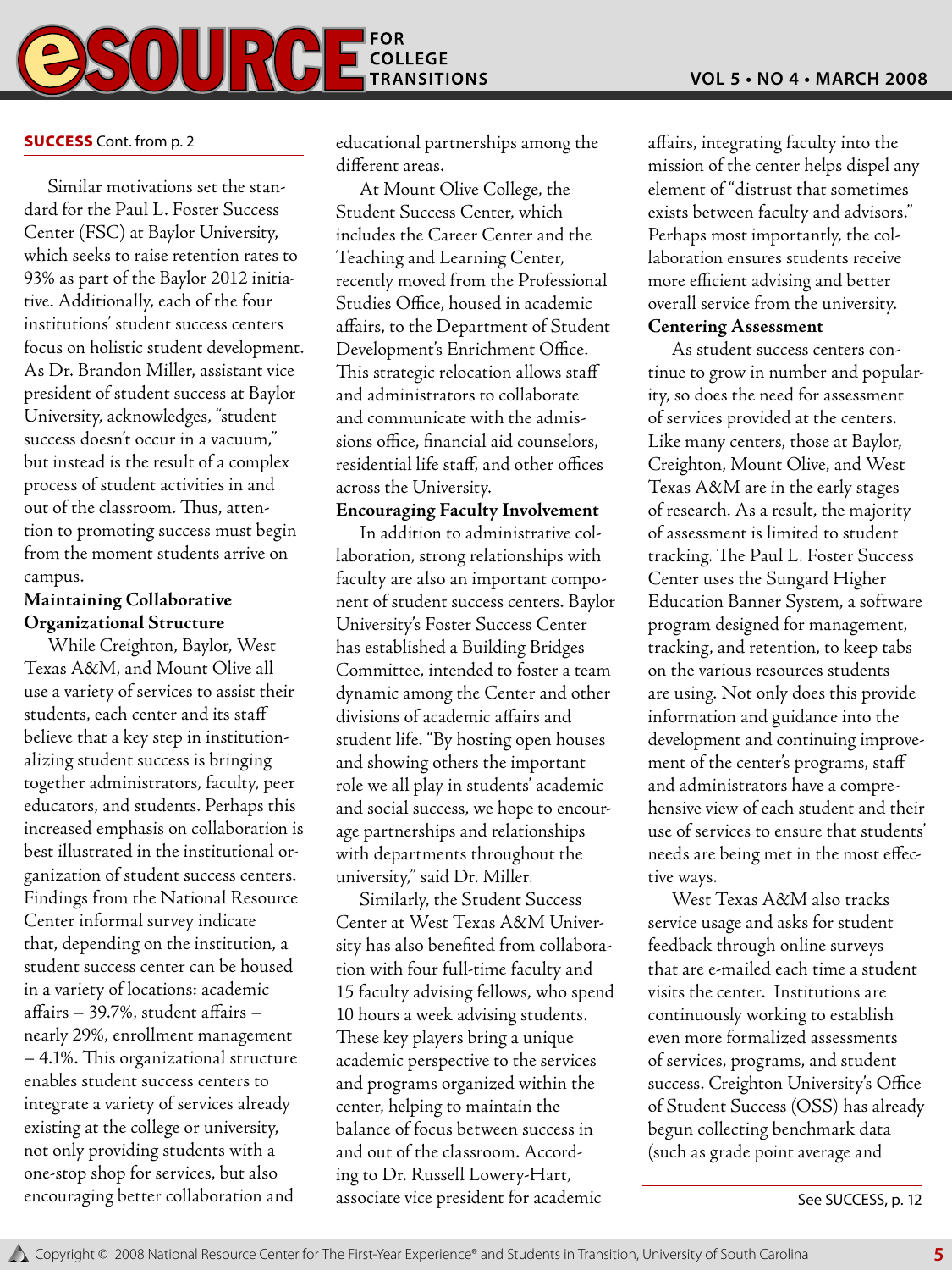

### **Transfer Transitions: Through the Eyes of Students**

Title III First Year Experience Grants Officer<br>
college students are as diverse<br>
as the students themselves.<br>
Increasingly those paths include <sup>1</sup>he paths followed by today's college students are as diverse as the students themselves. Increasingly, those paths include transferring between many types of colleges and universities—both twoand four-year. The traditional vertical progression through a single four-year institution is no longer the norm. Being able to identify these paths and understanding why they were chosen will assist both community colleges and four-year universities in smoothing the transition process for transfer students.

One common pathway is for students to enter higher education through a two-year institution and later transfer to a four-year institution. As part of my doctoral dissertation, I investigated the perceptions of transfer students while they were actively engaged in the transfer process. Fifty-seven incoming community college transfer students were interviewed in a large metropolitan area through e-journaling during fall 2006 and spring 2007. The research gathered in this qualitative study was used to pilot a broader study being conducted by the Urban Transfer Research Network (UTRN), a project funded through the Lumina Foundation for Education.

Students were interviewed via e-mail conversations at two- to threeweek intervals. The study was carried out in three stages. In the first stage, 27 students were interviewed while still enrolled at community college and were asked, "What do you expect

### Karen R. Owens

*Title III First Year Experience Grants Officer*

to occur at the university that will be significant in your transfer process?" The second stage of interviewing was conducted during the first eight weeks of the semester, and students were asked, "What has occurred that is significant to you in your transfer adjustment process?" During this stage, an additional 30 incoming community college transfer students joined the study. The third stage of interviews was conducted after all 57 students had completed their first 12 weeks of classes at the university. They were asked, "What changes would you recommend to better accommodate transfer students?"

Stage 1 findings revealed that all of the students were concerned about the academic environment, specifically, how it would be different from the community college. Additionally, most of the students, 93%, were concerned about fitting into the university culture. One student said,

Right now, I am overwhelmed at the size of [the university], and I am sure that I will be lost. Hopefully, I will start to see some of the same people everyday and it will start to become a smaller community in a larger setting.

Upon initial entry to the university, students reported facing several challenges: 60% of students said they experienced feelings of marginality; 92% said they struggled with their need for guidance and their right to better "customer service" from the university. One student wrote:

As a transfer student to [the university], I found myself starting the semester with more questions than answers. No one said, "Hey, if you have any problems or questions about what something is, where to go, or how to use something or find something, call me."

Learning to navigate the system was a challenge for 65% of the students. One student said, "There is so much red tape even the easy stuff turns into an ordeal." Another student had this to say:

I had a hard time setting up my [Blackboard]account, and the help desk said, "Did you watch all of the tutorials?" If I had time to spend hours on the web watching tutorials, I probably wouldn't have been there asking for help.

In stage 2, students discussed supports and barriers encountered after transferring and beginning classes at the university. Among the supports that students perceived as needed for a successful adjustment were (a) personal attention, 95%; (b) academic integration, 88%; (c) technology (support for their use of), 67%; and (d) social interaction, 51%. As a barrier to the transfer process,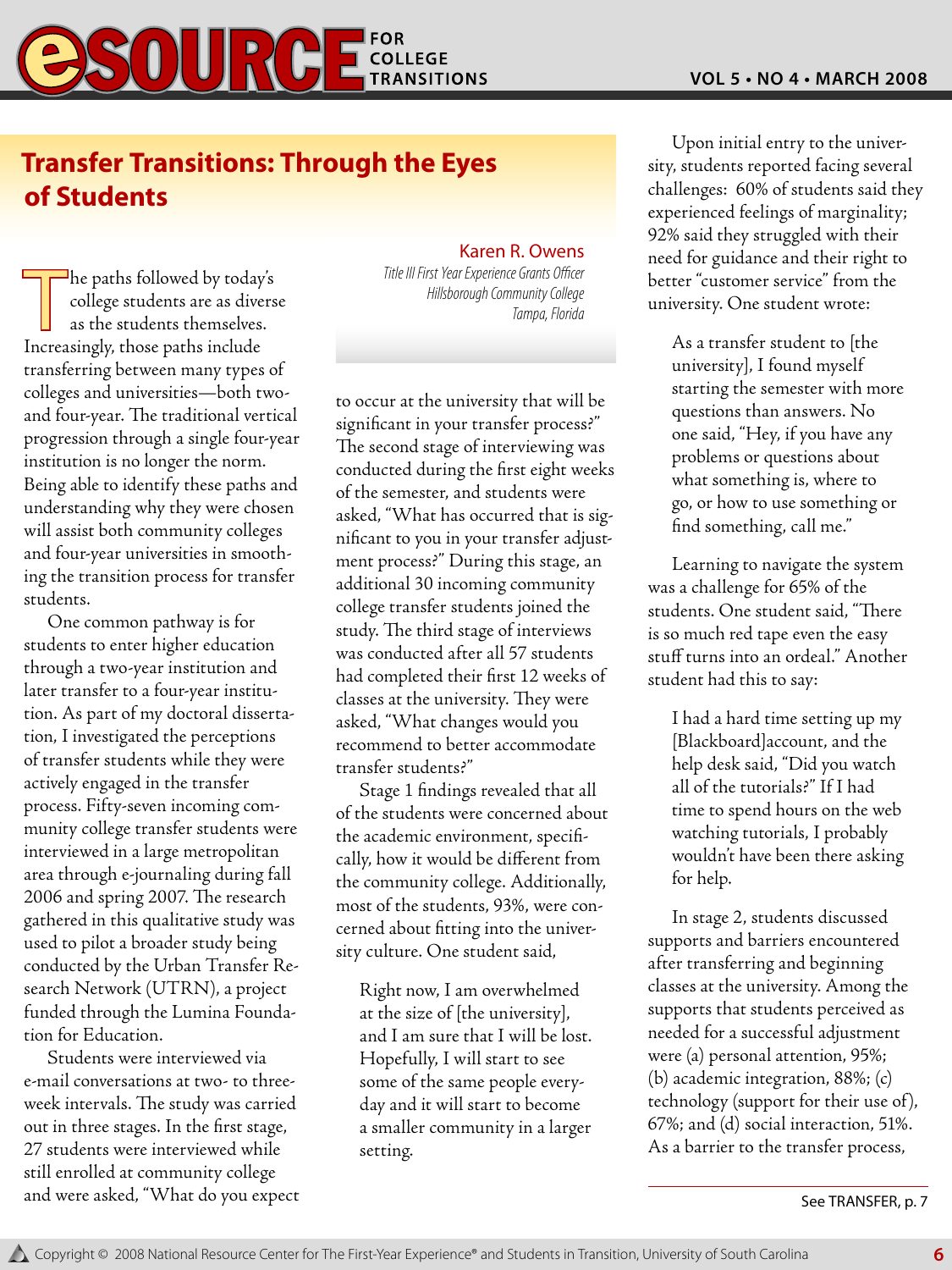

86% of students identified poor communication in and between academic institutions.

In stage 3, students offered specific recommendations for a successful transfer, including the need for transfer advisors, 49%; transfer orientations, 49%; and a transfer checklist with step-by-step procedures to follow for academic and personal transition, 27%. Additionally, 35% of students reported understanding successful transfer as a process that entailed embracing personal responsibility:

College is not a goal; it is a path for me.

 I thought I had a successful transfer when I was sitting in class during the first week of the semester, but now I know that the transfer isn't successful until the day I graduate.

From this study, it was clear that students wanted help with their initial transfer adjustment to the four-year institution. The students did not perceive a lack of information available; rather, they felt there was inadequate support to help them locate the information. Having transfer counselors available at both the community college and the university may increase perceived access to information and help students have more realistic expectations. While the institutions do not need to duplicate services, they do need personnel available to direct students to the proper resources. For example, university transfer counselors can give talks on community college campuses where they explain how transfer credits are

**TRANSFER** Cont. from p. 6 evaluated and how the registration process works. This might help to ease the discomfort students expressed as shown in terms of feelings of marginality and need for personal attention, themes that emerged from this study. Having transfer counselors on both the community college and university ends could help students have more realistic expectations.

> In the study, students repeatedly demonstrated that they wanted "someone to call their own." A transfer student office with identifiable support personnel whom students could rely on from the initial application process through graduation could provide the kind of direct, personal help students seek.

> Understanding students' perceptions should not be underestimated. With the developed system of community colleges in many states and the increasing commitment to transfer and articulation, this area of research is vital. Additional data would provide a wealth of information for practitioners serving as academic advisors and for institutions looking to implement programs and services to support transfer persistence and success.

### **Contact**

Karen R. Owens Title III First Year Experience Grants Officer Hillsborough Community College Tampa, Florida Phone: (813) 259-6424 E-mail: **kowens@hccfl.edu**

### **Related articles in** *E-Source*

Moseman, J. (2006). E-mail newsletter connects with transfer students, *3***(4), 6**.

Mouton, M. (2005). Aiding transfer students through the transition process, *2***(4), 5**.



*E-Source for College Transitions* (ISSN 1545-5742) is published bi-monthly by the National Resource Center for The First-Year Experience and Students in Transition at the University of South Carolina, Columbia, SC 29208. Telephone (803) 777-6029. A single-year subscription is \$40. A multiple-year subscription is \$35 per year. An institutional subscription is \$100 per year or \$95 per year for a multi-year subscription.

The National Resource Center has as its mission to support and advance efforts to improve student learning and transitions into and through higher education.

The Center, a nonprofit organization, will use proceeds from the newsletter to defray publication costs, support research, and disseminate information.

The First-Year Experience is a trademark of the University of South Carolina. A license may be granted upon written request to use the term The First-Year Experience. This license is not transferable without the written approval of the University of South Carolina.

The University of South Carolina does not discriminate in educational or employment opportunities or decisions for qualified persons on the basis of race, color, religion, sex, national origin, age, disability, sexual orientation, or veteran status.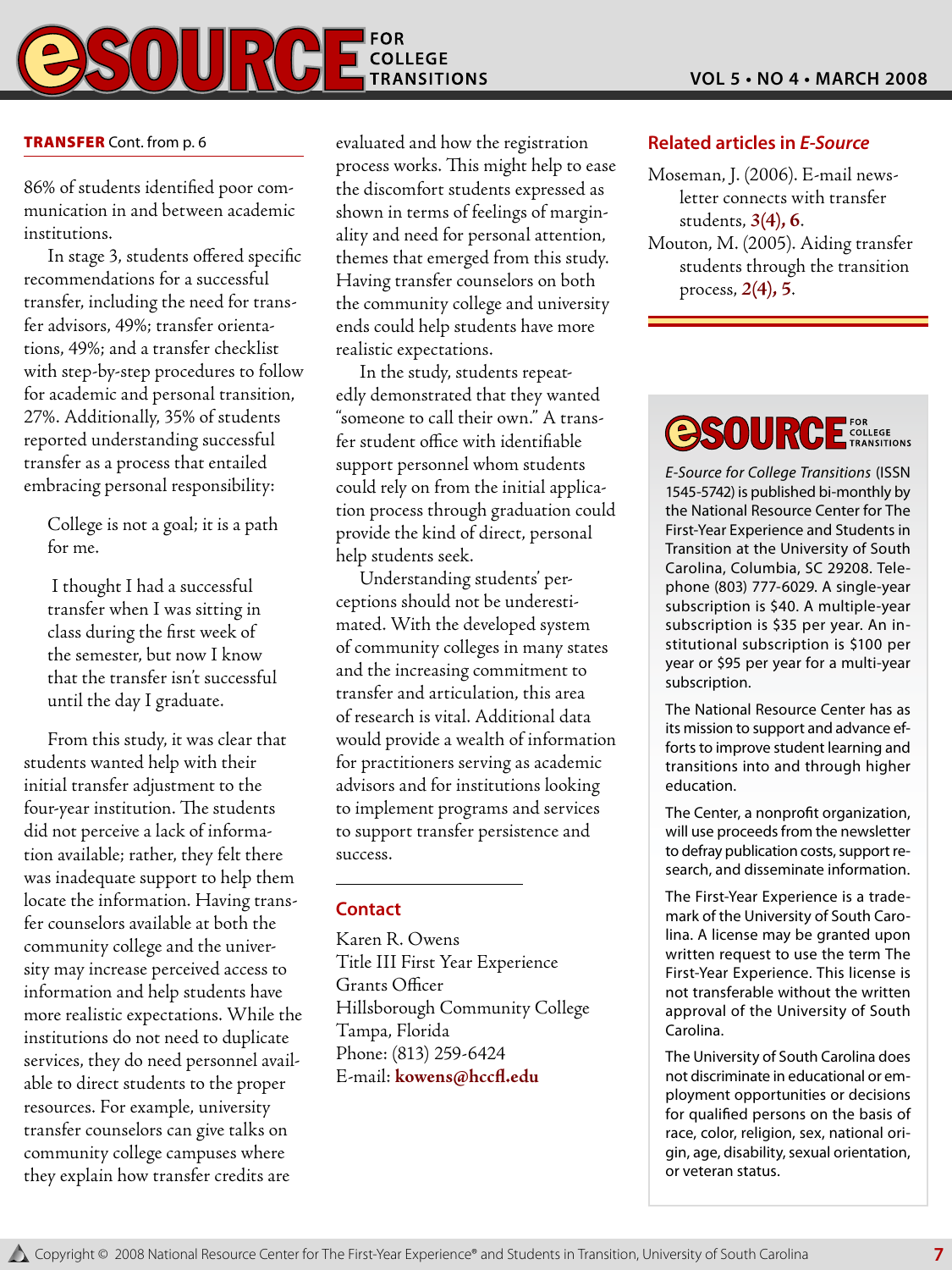

### **Using Transformative Learning Theory to Advise Student-Athletes**

**Action C. King**<br> *Academic Coordinator*<br> *Coordinator*<br> *Coordinator*<br> *Coordinator*<br> *Coordinator*<br> *Coordinator*<br> *Coordinator*<br> *Duke University Athletics, Durham, NC*<br> *New University Athletics, Durham, NC*  $\overline{\mathcal{L}}$  tudent-athletes often enter the college environment struggling very complex parts of their identity the college student and the athlete. The identity conflict stems from the student's own beliefs about what it means to be a college student. Many student-athletes, especially if they are at-risk academically, may not see themselves as college students but as athletes. When the athletic identity is emphasized, it leads to the perpetuation of stereotypes of student-athletes as academically unequal, unintelligent, and socially impotent (Watt & Moore, 2001). Using the framework of transformative learning, academic advisors can play a critical role in helping student-athletes blend their identities and succeed in college.

Transformational learning starts with some sort of disorienting dilemma. A challenge could come from the questions of another person, from an event or new experience, or from a change in context (Cranton, 1994). In the case of the studentathlete, this dilemma could be the act of attending college and facing the dual identity. Transformative learning theory focuses on how we learn to negotiate and act on our own purposes, values, feelings, and meanings rather than those we have assimilated from others (Mezirow, 2000).

### **Phases of Transformative Learning**

After experiencing the initial dilemma, learners engage in selfexamination; critical assessment of assumptions; and the exploration of options for new roles, relationships,

# Kathryn C. King

and actions. The next phases of the process involve planning a course of action, acquiring skills and knowledge for implementing the plan, and trying on new roles (Mezirow, 2000). As an academic coordinator for studentathletes at Duke University, I work with football student-athletes to help them navigate their college experience and become integrated into the college environment. I typically meet with each student twice a week to focus on academic work. The specific focus on the student's academic identity is necessary in order to combat the student's usual focus on his or her athletic identity. The first meeting early in the week concentrates on the student's upcoming assignments. Together we make a plan for the student to complete the work that is due during the week ahead. The second meeting not only takes time to check-in on the student's progress on assignments, but to also make sure the student has an opportunity to discuss the successes and obstacles faced during the week.

The goal of these advising sessions is to create more positive ways for student-athletes to think about academics and to view their own academic abilities. The research conducted by Pizzolato (2006) suggests that advisors may need to explain not only the elements of success but also provide tips on avoiding failure. These students often lack the experience of academic success in their own lives,

See ATHLETES, p. 9



*Kathryn King, academic coordinator of Duke University Athletics, tutors football player Patrick Egboh.*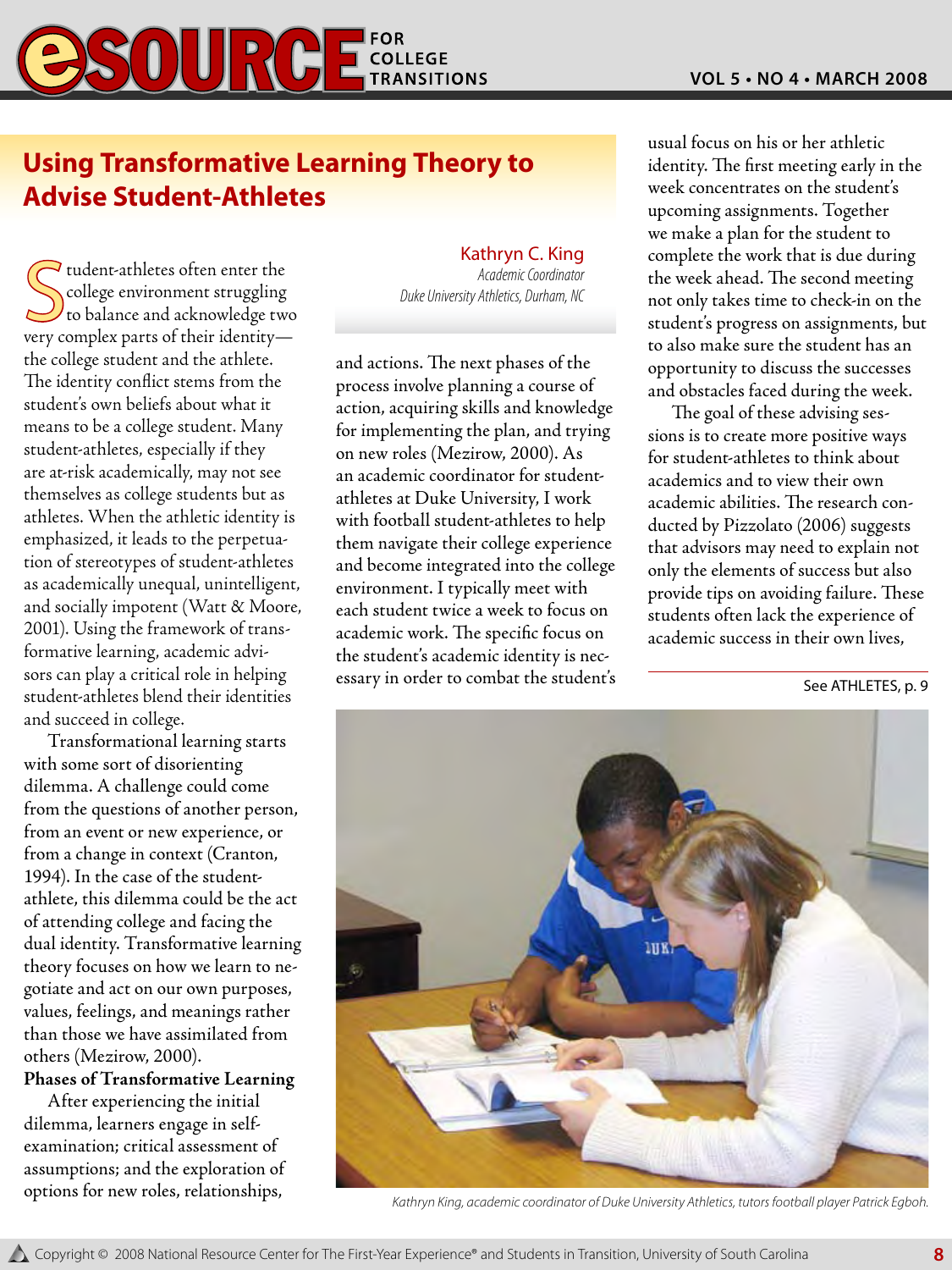

### ATHLETES Cont. from p. 8

which interferes with the development of an identity as a college student. Lack of effort, ineffective studying, and test anxiety can be discussed to help students avoid reliance on selfdisabling excuses and the continued development of poor academic identity (Gaston-Gayles, 2005). Advisors can help students learn the communication, interpersonal, and study skills necessary for success, but they must also help students identify potential challenges to their successes (Pizzolato). The meetings with students are designed to help student-athletes take control of their learning.

### **Advisor Role**

The partnership between the advisor and student goes beyond basic course scheduling to planning a relationship that fosters personal development and growth (Bland, 2004). The relationship built between the advisor and advisee needs to be based on trust and developed over time, particularly since the transformation process will involve risk-taking on the part of the student. An advisor cannot tell students how to move through a transformative experience in their learning, but they can encourage learning experiences that provide incrementally structured supervised practice in moving toward generating one's own ideas about his or her academic career (Ignelzi, 2000).

The relationship with an academic advisor provides an avenue to assist student-athletes in developing their academic identity.

The last phase of the transformation results in the building of competence and self-confidence in the new role, in this case, the role as a learner and college student. When the student makes this last transition, he no longer

needs to meet with an advisor multiple times a week. The student has changed in ways that allow him to become more autonomous and equips him to negotiate the college environment without such intense support.

The relationship with an academic advisor provides an avenue to assist student-athletes in developing their academic identity. Using transformative lens, advisors are in a position to help student-athletes develop an academic identity and contribute to their success in school. Accompanying students along this difficult journey can help them address multiple dimensions of their development that mediate their ability to meet the learning expectations they face in college (Baxter Magolda, 2000).

### **References**

- Baxter Magolda, M. B. (2000). Teaching to promote holistic learning and development. *New Directions for Teaching and Learning*, *82*(2), 88-98.
- Bland, S. M. (2004). Advising adults: Telling or coaching? *Adult Learning*, *14*(2), 6-9.
- Cranton, P. (1994). Self-directed and transformative instructional development. *Journal of Higher Education*, *65*(6), 726-744.
- Gaston-Gayles, J. L. (2005). The factor structure and reliability of the student athletes' motivation toward sports and academics questionnaire (SAMSAQ). *Journal of College Student Development*, *46*(3), 317-327.
- Ignelzi, M. (2000). Meaning-making in the learning and teaching process. *New Directions for Teaching and Learning*, *82*(2), 5-14.
- Mezirow, J. (2000). Learning to think like an adult: Core concepts of transformation theory. In

 J. Mezirow, & Associates (Eds.), *Learning as transformation: Critical perspectives on a theory in progress* (pp. 3-34). San Francisco: Jossey-Bass.

- Pizzolato, J. E. (2006). Complex partnerships: Self-authorship and provocative academic-advising practices. *NACADA Journal*, *26*(1), 32-45.
- Watt, S. K., & Moore, III, J. L. (2001). Who are student athletes? *New Directions for Student Services*, *93*(2), 7-18.

### **Contact**

Kathryn C. King Academic Coordinator Duke University Athletics Durham, NC 27708 Phone: (919) 681-3145 E-mail: **king@duaa.duke.edu**

### **Related articles in** *E-Source*

Eggleston, T., & Mitchell, J. (2005). Addressing student-athlete issues in a first-year seminar. *2***(4), 6**.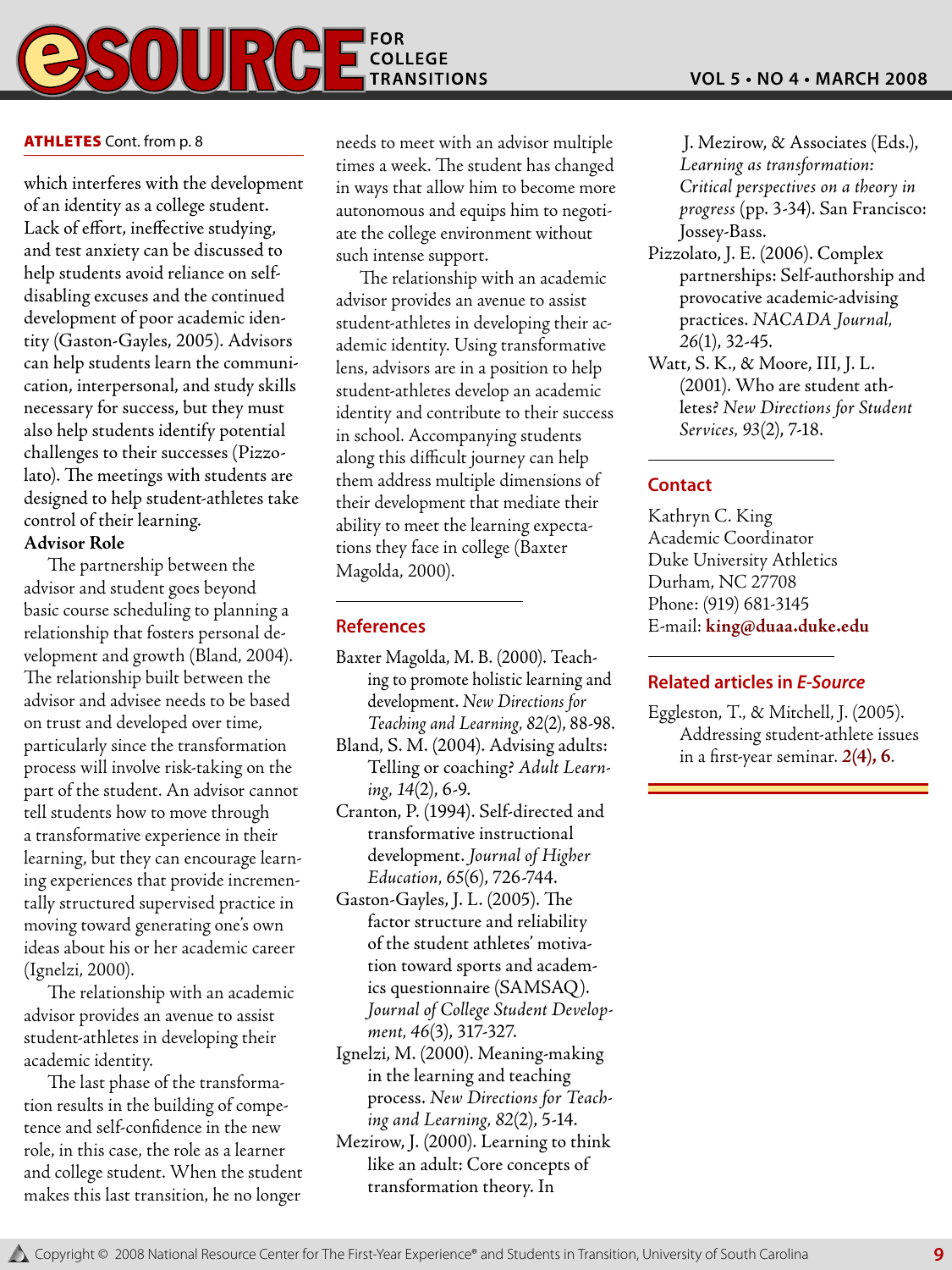**Spreading the Word About Disability Support Services**

> Lisa Bauer *Assistant Director Disability Support Services*

#### Laura Choiniere

 *Director, Center for Academic Development Roger Williams University, Bristol, RI*

Sudents with disabilities who<br>choose to register with Disability Support Services (DS<br>make up approximately 9% of the  $\blacktriangleright$  tudents with disabilities who choose to register with Disability Support Services (DSS) student population at Roger Williams University, a private, four-year institution in Bristol, Rhode Island. Services and accommodations are available to students with documented disabilities that substantially limit a major life activity such as learning, hearing, seeing, reading, walking, and speaking.

DSS provides a range of services, including extended time for test taking; testing in the DSS testing center; note-taking assistance; priority registration; individual, strategy-based tutorial/consultation; supplemental academic advising, and referrals to other campus resources. The goal of DSS is to provide equal access to educational and cocurricular programs and campus activities to qualified individuals with disabilities. However, we found that students, parents, and faculty lacked information regarding disability support procedures in the higher education environment. Students were ill-equipped to meet our transition expectations, parents

### **Communication Calendar Breakdown**

#### **Late Summer**

- • *Self Advocacy 101*. An informational session for first-year and transfer students with disabilities to learn about DSS policies and procedures, deadlines, request forms, and the accommodation process. Generally offered the day before classes start in the fall semester.
- • *New Faculty Training*. This session introduces new faculty to their role as instructors and academic advisors at Roger Williams University. DSS staff are invited to present an introduction to the Center for Academic Development (CAD) and DSS as part of new faculty orientation to the University.
- • *Inquiries from prospective students*. While parent inquires come in year-round, juniors and seniors in high school contact DSS when they begin the college search process. First-time calls receive the general informational e-mail with attachments of policies, procedures, and documentation requirements.

#### **Early Fall**

- • *Open House*. This is a campus-wide event offered twice in the fall for prospective students and families at which DSS and CAD present two, hour-long informational sessions.
- • *University Acceptance Packets*. In concert with admissions, a DSS informational flyer and fact sheet is included in all university acceptance packages.
- • *DSS Information Handbook*. Provided to all new students upon first meeting contains policies and procedures, forms, and guidelines.

#### **Late Fall & Winter**

- • *Faculty E-mail Alert*. DSS sends all faculty e-mail regarding academic accommodation processes for upcoming December final exams.
- • *Faculty Brown-Bag Lunch*. DSS hosts an overview/Q & A refresher for issues faculty may be seeing in their classes.
- • *New DSS Transfer Student Orientation*. This involves outreach to students and families of January arrivals to assist in their transition to the University.

#### **Early Spring**

- • *Accepted Students' Day (ASD)*. This is an opportunity to meet accepted DSS students as they go through the final decision-making process. ASD occurs four times throughout the spring semester.
- • *Inquiries From Prospective Students*. These are mostly parent inquiries, but we also take inquires from high school juniors and seniors.
- • *Informational e-mail*. This is sent to all first inquiries with attachments of policies, procedures, and documentation requirements.
- • *Faculty E-Mail Alert*. DSS sends e-mail regarding accommodation processes for upcoming May final exams.

#### **Early Summer**

- • *New Student and Family Orientation*. DSS hosts a two-hour informational session for parents only to introduce DSS services, policies and procedures, and accommodations and to discuss how things work in the higher education environment. The parental transition process starts in earnest here.
- • *Update the DSS section of Center for Academic Development's Web Site*. This ensures that all DSS policies, procedures, documentation requirements, and fact sheets are up-to-date.

See DISABILITY, p. 11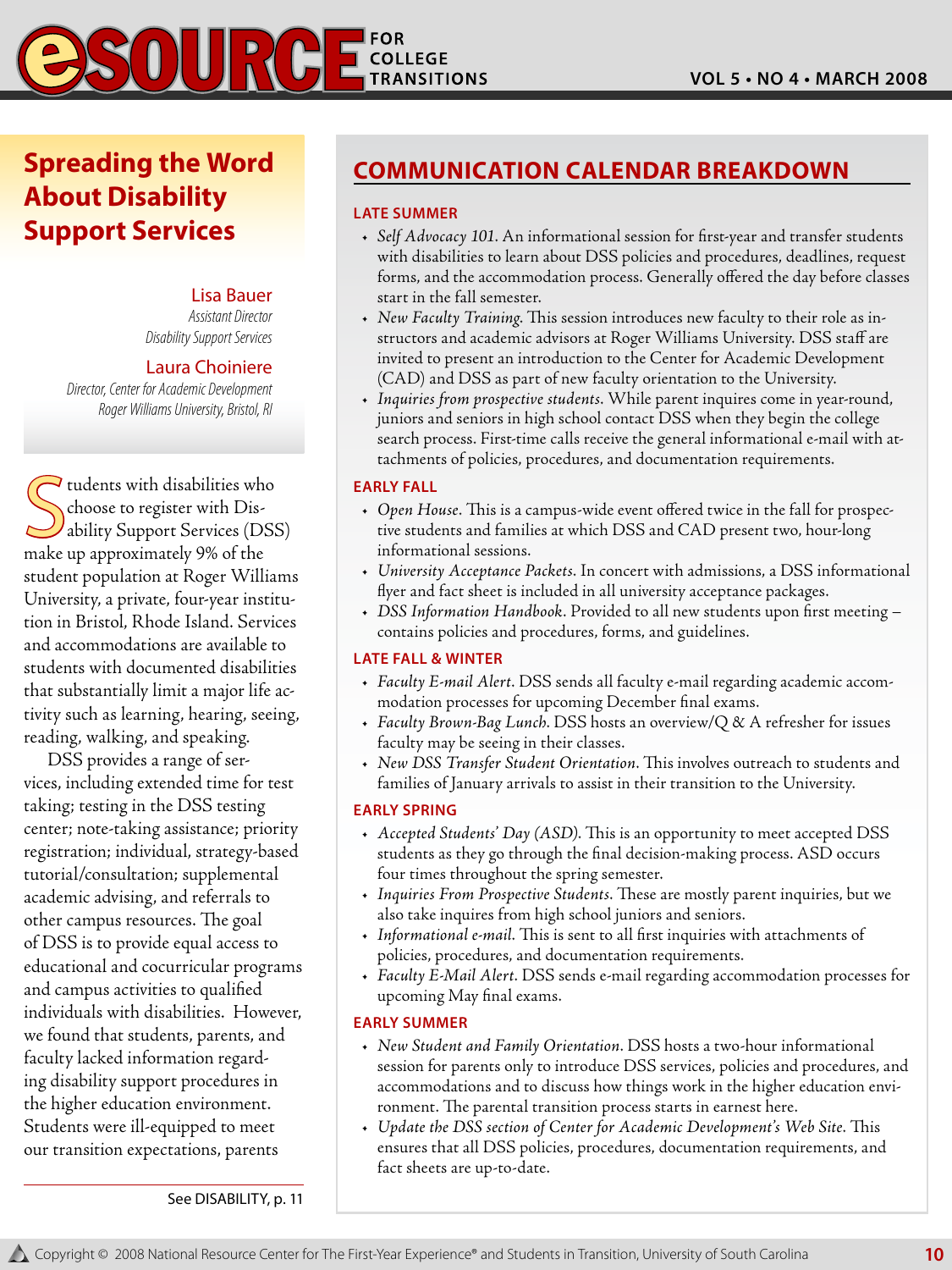

thought it would be like high school, and faculty members weren't sure of their rights and responsibilities. For years, information had been disseminated in a reactive, not proactive fashion; we were communicating without a master plan.

We found that even our own university (i.e., support staff, admissions counselors, adjunct faculty) didn't know enough about DSS and the services we offer. To solve this problem, we revisited three key communication strategies and redesigned them to more effectively facilitate students' transition experiences and to enhance our information dissemination efforts.

First, we enhanced our use of electronic communication methods to support transition and information sharing. E-mail distribution lists were created for all registered DSS students. Students receive informational messages, announcements, policy updates, and deadlines for requests. DSS also sends information on policy updates, announcements, reminders, and accommodation notices to faculty throughout the academic year. An e-mail response containing DSS overview and attachments of policies, procedures, and documentation requirements was also prepared as a way to follow up on phone inquires.

Next, we created a communication calendar that highlights communication opportunities throughout the year. (For a breakdown of the calendar, see the sidebar, Communication Calendar).

Finally, we organized individual meetings with students throughout the year. All meetings are student-initiated and provide regular opportunities to discuss academics and monitor

**DISABILITY** Cont. from p. 11 students' progress and transition experiences. We also complete ongoing reviews of the accommodation process and students' role within the process. Moreover, we teach students to be self-advocates, to take the lead in ensuring their own success by seeking out the services they need.

> These strategies have resulted in a more successful and realistic transition to higher education for students with disabilities and for their parents. We have witnessed a higher level of understanding among students, parents, and faculty regarding DSS procedures and our role in the lives of our students. Although we have not yet formally assessed our efforts, the number of telephone calls for general information from students, parents, and faculty have been reduced significantly, which indicates that electronic communication and other efforts are providing the bulk of the information needed to use DSS's services.

### **Contact**

Lisa Bauer Assistant Director, Disability Support Services Roger Williams University Bristol, RI Phone: (401) 254-3736 E-mail: **lbauer@rwu.edu**

### **Related articles in** *E-Source*

Hadley, W., & Raisch, D. (2004). Institutional commitment regarding students with learning disabilities transitioning to higher education, *2***(3), 4**.

### **Publications Staff**

Trish Willingham Editor

Dottie Weigel Editorial Assistant

Angie Mellor Graphic Designer

Tracy L. Skipper Editorial Projects Coordinator

> Barbara Tobolowsky Associate Director

> > M. Stuart Hunter Executive Director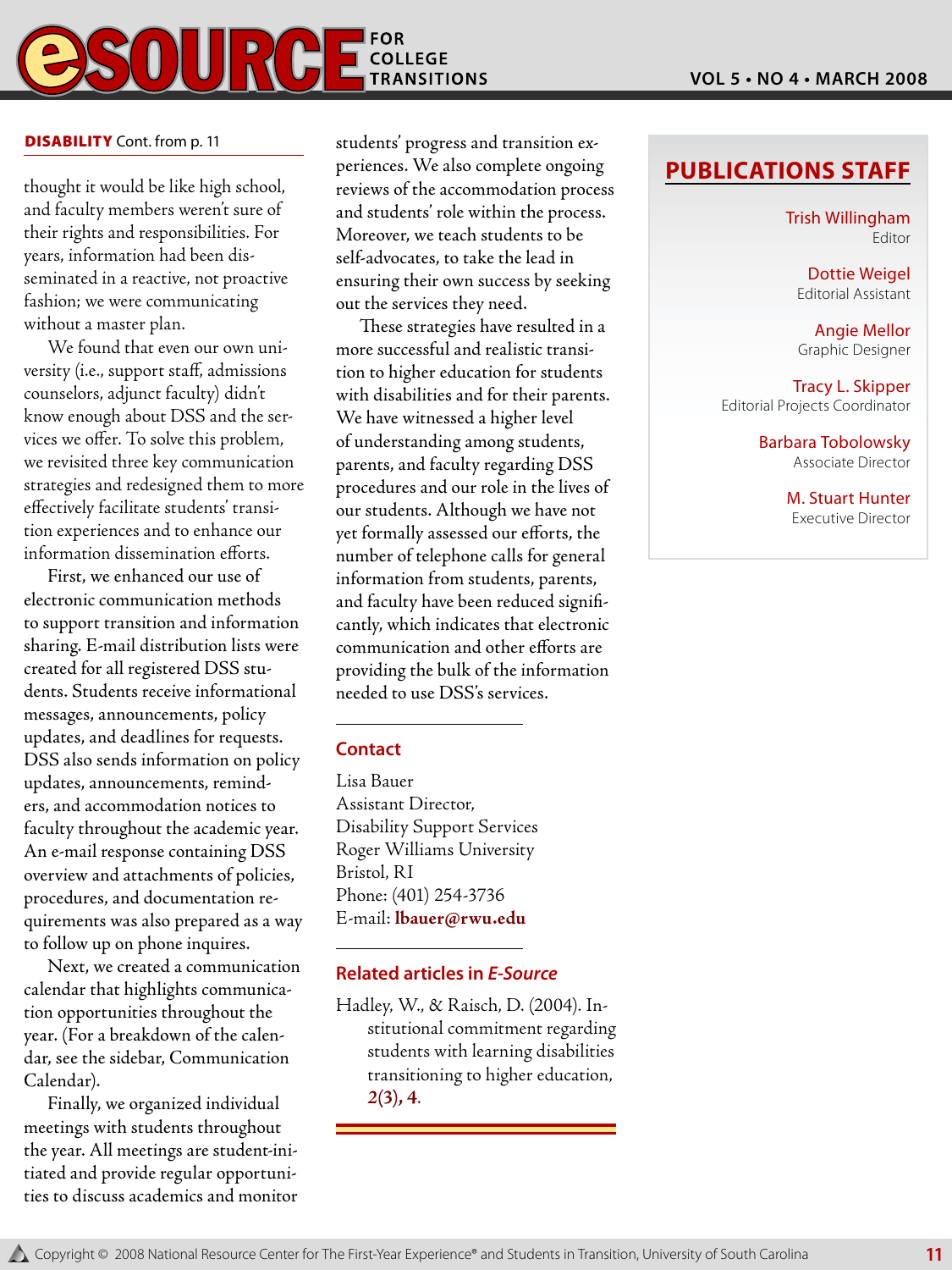

### **SUCCESS** Cont. from p. 5

retention rates) to determine the OSS's impact on student success. **Conclusion**

As one of the newest initiatives on university and college campuses, student success centers are proving their own success in aiding student engagement and achievement in and out of the classroom. As illustrated at Baylor University, Creighton University, Mount Olive College, and West Texas A&M University, inter-institutional collaboration with faculty, academic affairs administrators, and student affairs professionals is a key component to providing students with services, programs, and initiatives to foster student success in college. With increasing interest in student retention and persistence, tracking and assessment of the services provided by centers are also becoming important. As administrators, faculty, and staff continue to develop new and innovative ways to provide support for student learning and development, these centers will continue to center on student success.

### **Contact**

Dana Fish Graduate Assistant for Associate Director University of South Carolina National Resource Center for The First-Year Experience® and Students in Transition Phone: (803) 777-2247 E-mail: **fish@gwm.sc.edu**

### *E-Source* **Submission Guidelines**

**Audience:** *E-Source* readers include academic and student affairs administrators and faculty from a variety of fields interested in student transitions. All types of institutions are represented in the readership.

**Style:** A limited number of feature-length stories will be interspersed with shorter research briefs or news items. Tables, figures, and artwork will be included on a space-available basis. Limited references can be printed. Articles, tables, figures, and references should adhere to APA (American Psychological Association) style. Annotations of new resources should include the following: complete title of the publication, author(s) or editor(s), publisher, publication date, and complete URL if source is available online. *E-Source* does not publish endorsements of products for sale.

**Format:** Submissions should be sent via e-mail as a Microsoft Word attachment.

**Length:** Feature-length articles should be 500-1,000 words. Brief articles should be 250-500 words. Annotations of new resources should be no more than 50-100 words. The editor reserves the right to edit submissions for length.

**Copyright:** Articles shall not have been registered for copyright or published elsewhere prior to publication in *E-Source*. Photographs are welcome with a signed release form and name of photographer or copyright owner.

**Contact Information:** Contact information will be published with each article selected for publication in *E-Source*. Please include the following information with your submission: name, position title, department, institution, address, phone number, and e-mail address.

**Submissions Deadlines:** For the May issue, the deadline is March 18; for the July issue, the deadline is May 21.

Please address all questions and submissions to:

Trish Willingham, Editor National Resource Center for The First-Year Experience and Students in Transition • University of South Carolina 1728 College Street • Columbia, SC 29208 E-mail: **willngpa@gwm.sc.edu** Phone: (803) 777-1924 • Fax: (803) 777-9358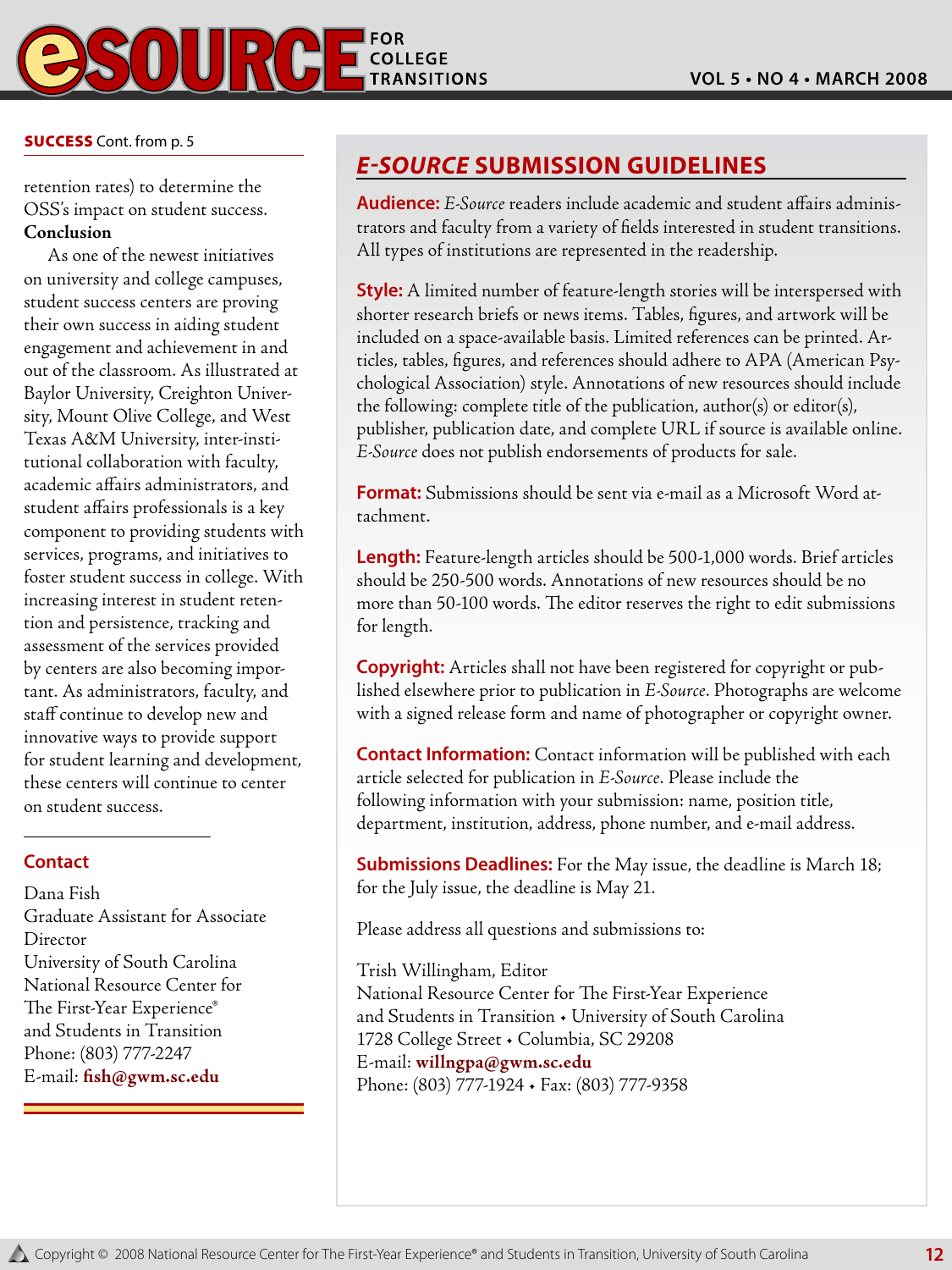### OUR COLLEGE **TRANSITIONS**

### **A Mentor's Stake In Retention**

### Barbara Knox

*Site Coordinator, Alliance for Graduate Education in Mississippi, University of Mississippi Oxford, Mississippi*

n a recent evaluation of the Tennessee Louis Stokes A ance for Minority Participation (TLSAMP), a statew program aimed at recruiting and retaining undergrad ate students of color in science, technology, engineering, n a recent evaluation of the Tennessee Louis Stokes Alliance for Minority Participation (TLSAMP), a statewide program aimed at recruiting and retaining undergraduand mathematics (STEM), both students and faculty found faculty mentoring to be the most important resource offered. Comprised of six Tennessee institutes of higher learning, TLSAMP was funded by the National Science Foundation (NSF) in 2002 with the ultimate goal of increasing the number of minority STEM students in graduate programs and the professoriate.

The evaluation was intended to assess the effectiveness of TLSAMP, examine it as a possible model of success, and assess what students and faculty perceive as useful retention programs. Data were collected from 144 students and 30 faculty/administrators from five of the six institutions in the alliance. While TLSAMP offers a number of resources, including tutoring, research opportunities, seminars, counseling, Supplemental Instruction, and social networking, both students and faculty ranked faculty mentoring as the most useful resource. (see Table 1). This contradicted our expectations. We had expected students to rank tutorials highest because they seem to use that service often; and we expected faculty to rank research highest because that is, generally, an area of great importance to faculty. But, given the research on the positive impact of mentoring on retention, especially for students of color, the evaluation results make sense.

Mentoring is defined as a relationship between an experienced person and a junior person who wishes to learn what the experienced person knows (Lee, 1999). Wallace, Abel, and Ropers-Huilman (2000) believed the definition could expand to include networks of support rather than just one-on-one interactions. At all higher education levels, mentoring programs have shown some rates of success in increasing the number of students of color (Payton, 2004). Relationships with faculty were associated with better performance in school, and students who received mentoring felt a greater sense of obligation to remain in school. Many graduates indicated their greatest

| anje |  |
|------|--|
|      |  |
|      |  |

| Student Perceptions of Usefulness of Resources ( $N = 144$ ) |  |  |  |
|--------------------------------------------------------------|--|--|--|
|--------------------------------------------------------------|--|--|--|

| Resource          | n   | M    | SD   |
|-------------------|-----|------|------|
| Tutorials         | 139 | 3.95 | 1.10 |
| Research          | 127 | 3.71 | 1.27 |
| Seminars          | 127 | 3.89 | 1.06 |
| Faculty Mentoring | 139 | 4.08 | 1.16 |
| Peer Mentoring    | 127 | 3.74 | 1.18 |
| Social Gatherings | 127 | 3.95 | 1.06 |
| Counseling        | 119 | 3.82 | 1.11 |
| Supplemental      | 119 | 3.64 | 1.19 |
| Instruction       |     |      |      |

fortune was finding a mentor with whom they built a positive relationship (Lynch, 2001).

Mentors provide students with support, understanding, and positive role modeling. Mentors motivate and drive students to reach the next level of success. By providing students with academic, career-related, and psychosocial assistance, mentors offer personalized attention to minority students, assisting students as they deal with the everyday problems they may encounter in the college and university environment (Hurte, 2002). These relationships reduce the negative impact of barriers to successful college participation (Wallace et al., 2000), especially since faculty mentors are perceived to have the authority, know-how, and power to maneuver systemic obstacles.

The mentors for TLSAMP are faculty volunteers in the STEM disciplines. Students generally are assigned to mentors based on their academic majors. Because the students often outnumber the faculty volunteers, some students are matched with mentors outside of their academic majors. One of the elements of TLSAMP's program that works well is the informality of the mentoring relationship. Faculty and students have no preplanned or preassigned activities but are left to map out their interactions. However, students are required to document time spent with their mentors as well as all other activities related to the TLSAMP program. Receiving financial aid depends, in part, on the amount of participation the student completes in all areas of the program. In TLSAMP, faculty mentors receive financial supplements, funding for travel, and/or supplies.

One student in TLSAMP's evaluation said, "I like the fact that the program assigns mentors because in most cases the advice they give you not only helps you with school, but it can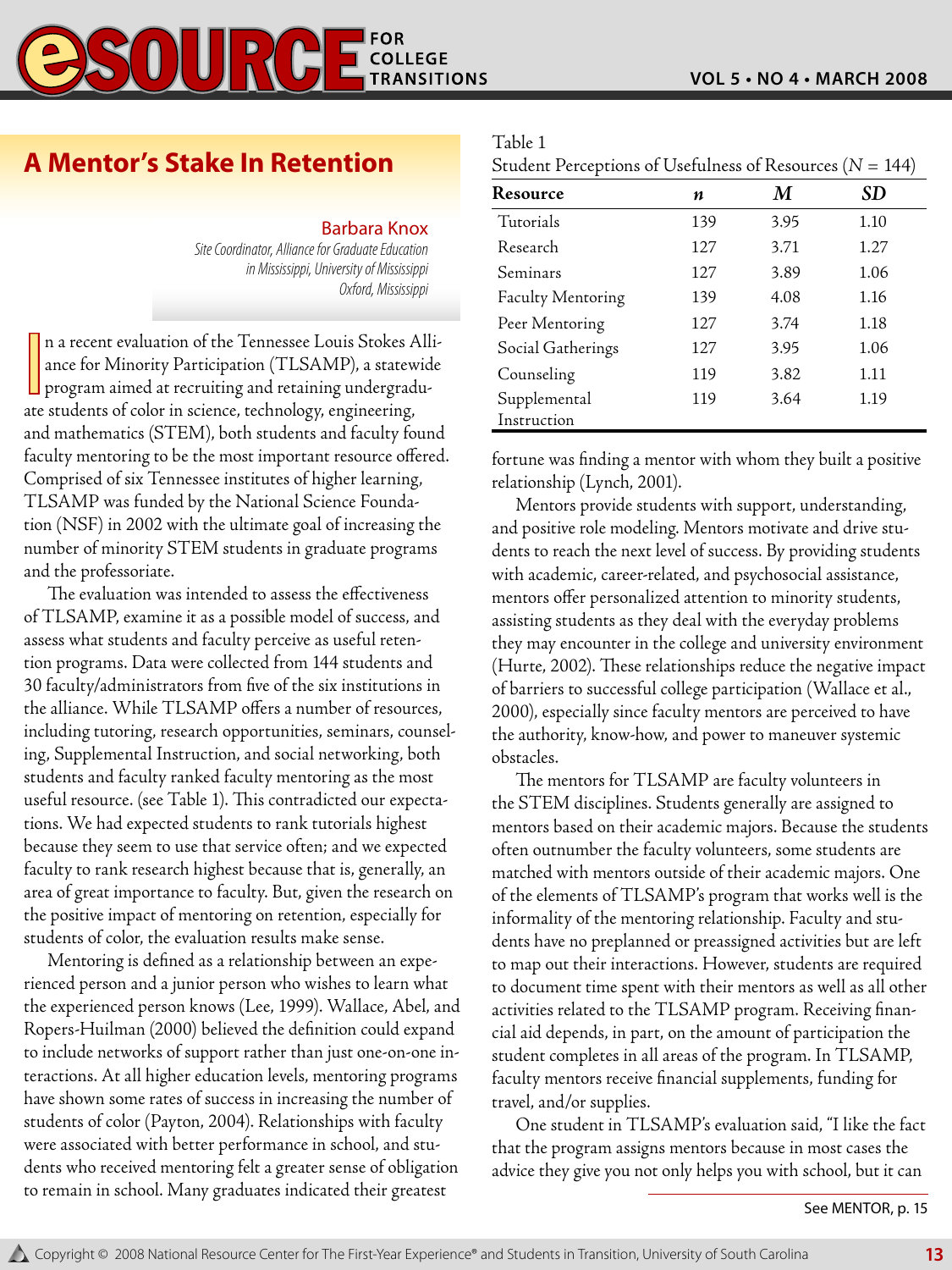

### **What's Happening at the National Resource Center**

### **New Publications**

To order or for more information, please visit our web site **http://sc.edu/fye/publications/index.html**

Monograph No. 48

### **Learning Initiatives in the Residential Setting**

Gene Luna and Jimmie Gahagan, *Editors*



*Learning Initiatives in the Residential Setting* highlights the educational potential of residence halls and provides a framework for how educators at large universities and small colleges alike can think more holistically about student learning and development. Chapters trace the history of learning in residence halls, discuss academic and student affairs partnerships to support student learning, describe a range of current learning initiatives, offer a typology of living-learning programs and principles for establishing such programs, and discuss the impact of architectural design on student learning. (2008). ISBN 978-1-889-27159-0. \$35.00

Monograph No. 49

### **Exploring the Evidence: Initiatives in the First College Year**

Wendy G. Troxel and Marc Cutright, *Editors*



For more than 25 years, educators have developed and institutionalized efforts to help first-year students succeed. *Exploring the Evidence: Initiatives in the First College Year* celebrates those efforts by sharing case studies from 22 institutions that have created programs and initiatives to support their first-year students. The programs range from encouraging civic engagement and academic achievement to institutional structures that aid in the delivery of programs to entering students. Modeled on the popular *Exploring the Evidence* series on first-year seminars, the cases provide institutional context, program descriptions, and research findings that can help guide practice. (2008). ISBN 978-1-889-27160-6. \$35.00.

Monograph No. 3

**The First-Year Experience in American Higher Education: An Annotated Bibliography, 4th edition**

Andrew K. Koch, *Editor-in-Chief* Stephanie M. Foote, Sara E. Hinkle, Jennifer R. Keup, and Matthew D. Pistilli, *Editors*



A newly revised edition of *The First-Year Experience in American Higher Education* catalogues the last decade of evidence-based and reflective publications on the first year of college and on practices designed to support student learning and success. Published by the National Resource Center and the American College Personnel Association, this monograph includes introductory essays that describe the general shape of research on the first college year. Key words and a topical index help readers find relevant research on questions of interest. (2007). ISBN 978-1-889-27158-3. \$40.00